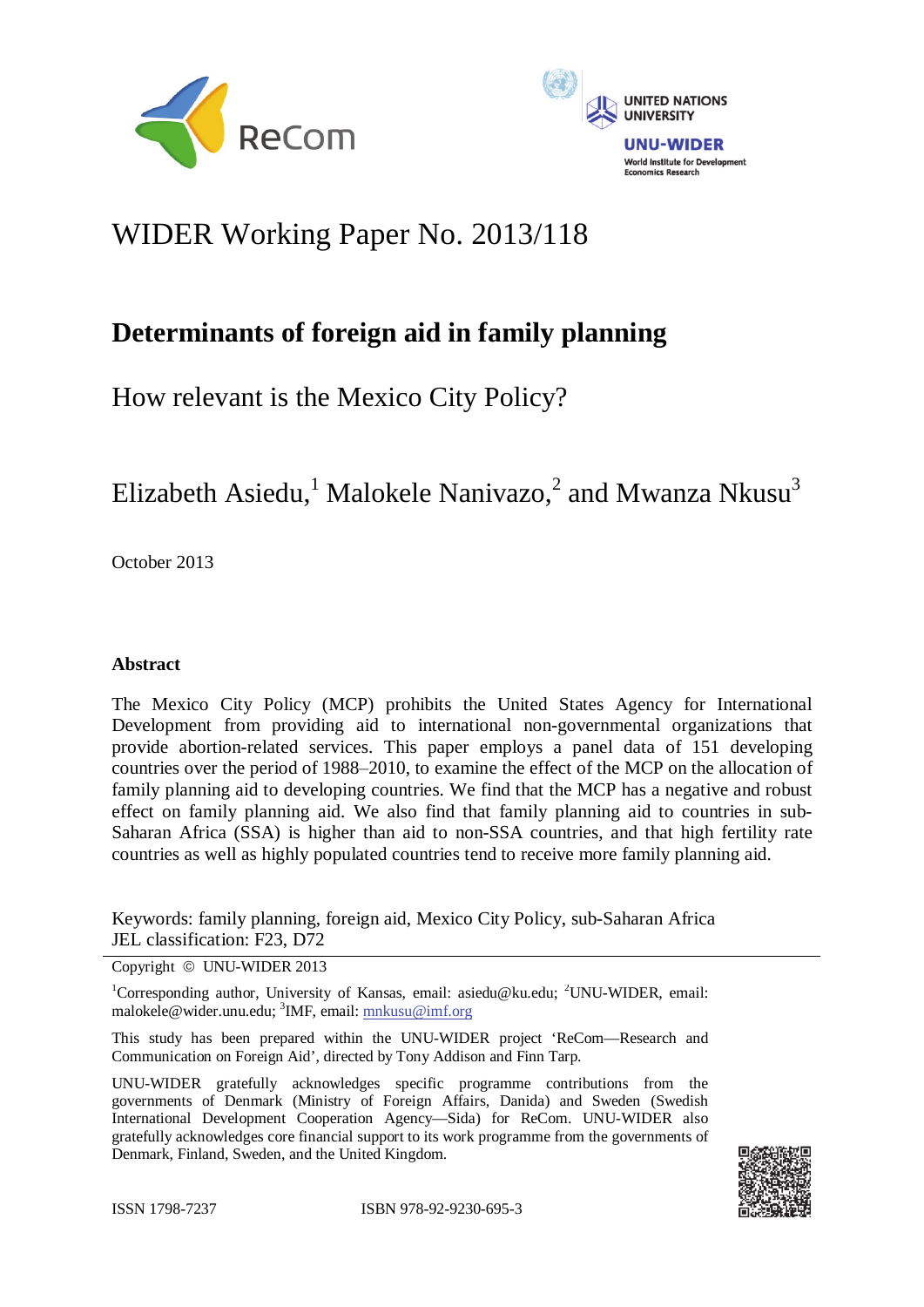#### **Acknowledgements**

We would like to thank Akwasi Nti-Addae and John Nana Francois for excellent research assistance.

*The World Institute for Development Economics Research (WIDER) was established by the United Nations University (UNU) as its first research and training centre and started work in Helsinki, Finland in 1985. The Institute undertakes applied research and policy analysis on structural changes affecting the developing and transitional economies, provides a forum for the advocacy of policies leading to robust, equitable and environmentally sustainable growth, and promotes capacity strengthening and training in the field of economic and social policy making. Work is carried out by staff researchers and visiting scholars in Helsinki and through networks of collaborating scholars and institutions around the world.* 

*www.wider.unu.edu publications@wider.unu.edu* 

UNU World Institute for Development Economics Research (UNU-WIDER) Katajanokanlaituri 6 B, 00160 Helsinki, Finland

Typescript prepared by Anna-Mari Vesterinen at UNU-WIDER.

The views expressed in this publication are those of the author(s). Publication does not imply endorsement by the Institute or the United Nations University, nor by the programme/project sponsors, of any of the views expressed.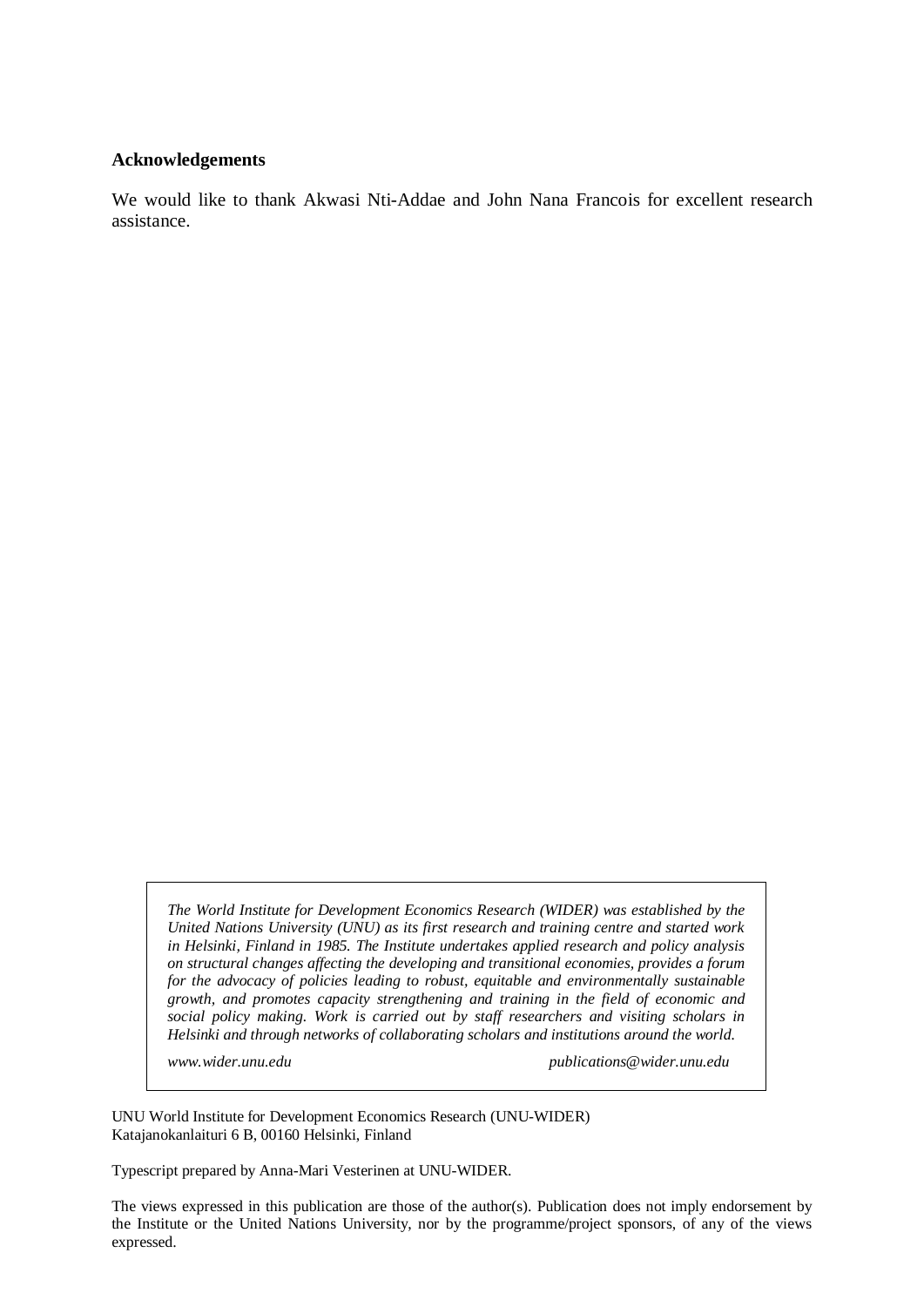The Millennium Development Goals, particularly the eradication of extreme poverty and hunger, cannot be achieved if questions of population and reproductive health are not squarely addressed. And that means stronger efforts to promote women's rights, and greater investment in education and health, including reproductive health and family planning. (Former UN General-Secretary Kofi Annan, July 2005).<sup>1</sup>

## **1 Introduction**

The above quotation succinctly articulates the importance of family planning in alleviating poverty and the need to increase resources for family planning programmes. Family planning facilitates the prevention of pregnancy-related health risks; reduces infant mortality; mitigates the spread of HIV/AIDS; reduces adolescent pregnancies; and empowers women. Indeed, there is now consensus among academics, development practitioners, policy makers, and the international community that family planning is crucial for poverty alleviation and economic development. In addition, the importance of family planning is emphasized at international conferences/forums and reflected in publications of many international organizations. For example, the World Health Organization (WHO) notes on their website that: 'Meeting the need for family planning is one of the most cost-effective investments to alleviate poverty and improve health.<sup>2</sup> A target of Goal five of the United Nations (UN) Millennium Development Goals (MDGs) is to 'achieve universal access to reproductive health by 2015.<sup>3</sup>

Unfortunately, as shown in Table 1, the unmet need for family planning is high. Table 1 also shows that there are significant differences in unmet needs across regions. Sub-Saharan Africa (SSA) has the highest unmet family planning need—with an unmet need more than double that of Asia and Latin America.

One of the reasons for the high unmet need for family planning is insufficient funding for family planning. Developing countries have limited domestic financial resources to devote to family planning programmes and therefore funding for their programmes has to come from external sources, in particular, foreign aid. Hence, it is essential to understand the factors that affect the allocation of family planning aid (FPA). To the best of our knowledge this important issue has not been studied.

This paper analyses the determinants of FPA and examines the extent to which United States (US) foreign policy on family planning affects the allocation of FPA to developing countries. We focus on the US for two reasons. First, as shown in Table 2, the US is the largest contributor of FPA. Indeed, FPA from the US is greater than the total FPA from the remaining 21 Development Assistance Committee (DAC) countries.<sup>4</sup> Second reason for

<sup>1</sup> 1 Cited in UNFPA (2013).

<sup>2</sup> WHO (2013).

<sup>3</sup> Family planning was not specifically part of the MDGs set in 2000. It became a feature of the MDG5 in 2007, subsequent to world leaders' review of progress towards the MDGs at the 2005 World Summit during which they re-affirmed the importance of reproductive health for advancing all eight MDGs, particularly the goal of improving maternal health. Universal access to reproductive health became the second target of the MDG5, the first being reducing maternal mortality. At the same time, contraceptive prevalence rate and unmet need for family planning were specifically included as two of four indicators for monitoring progress towards achieving universal access to reproductive health by 2015 (UNFPA 2013).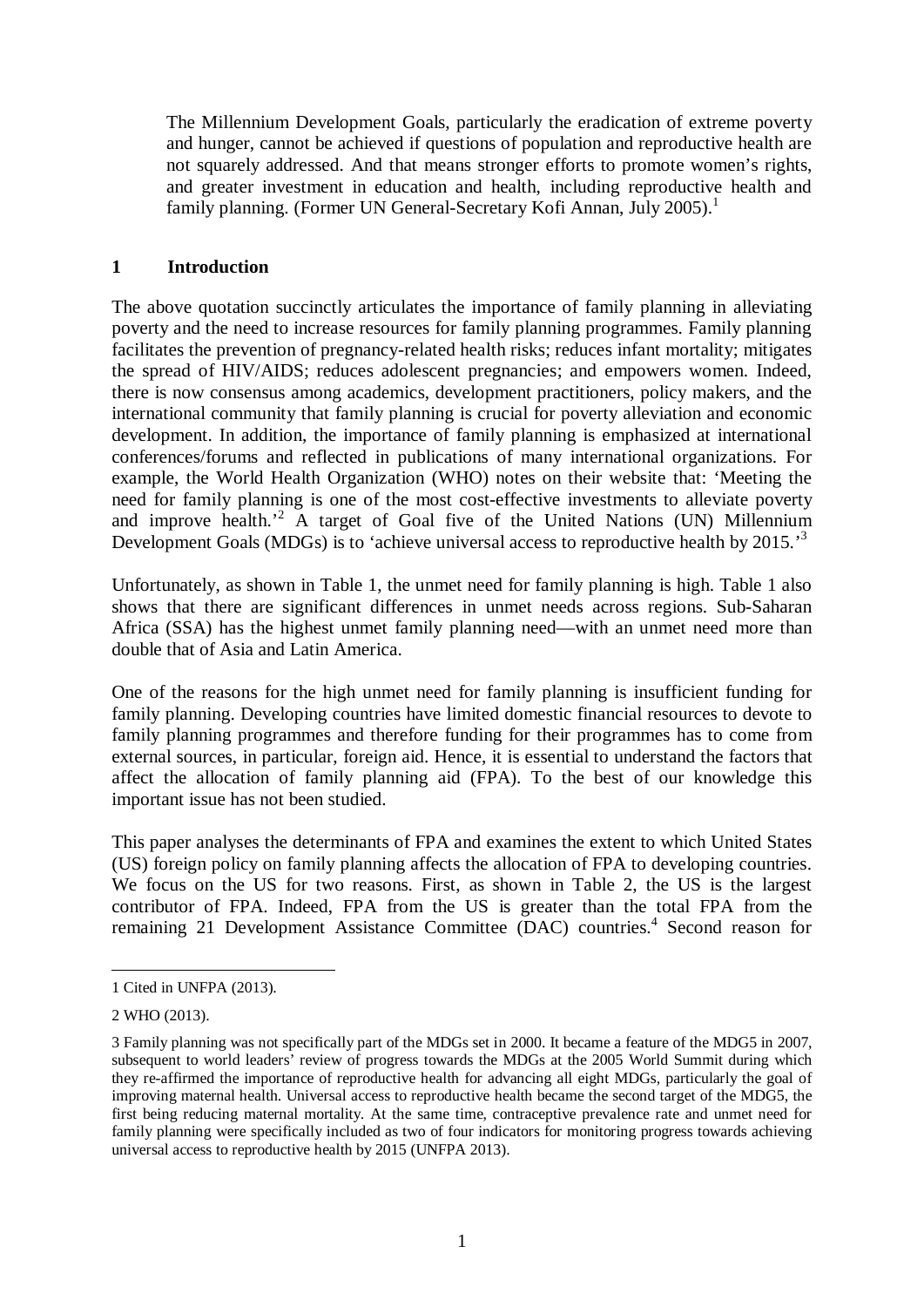focusing on the US is that the country's foreign policy on family planning is controversial and has undergone several changes in the past 20 years. We particularly focus on the Mexico City Policy (MCP), which was enacted by President Reagan in August 1984. The MCP directs the US Agency for International Development (USAID) to withhold funds from international non-governmental organizations (NGOs) that provide abortion-related services. The MCP is contentious, with Republican administrations adopting it and Democratic administrations overturning it.

This paper examines whether changes in the implementation of the MCP has a causal effect on the total FPA after controlling for other important determinants of FPA, such as fertility rate, country size (measured by population), and aid intensity. We also examine whether countries in SSA, the region with highest unmet need for family planning, receive more FPA than non-SSA countries. Our analysis employs a panel data of 151 less developed countries (LDCs) over the period of 1988‒2010. The data are from the World Development Indicators (WDI) and the Organization for Economic Co-operation and Development (OECD). We derive the following results: (i) the MCP has an adverse effect on FPA; all else equal, implementing the MCP reduces total FPA by about 3–6 per cent; (ii) FPA to SSA countries is about 48 per cent higher than aid to countries outside SSA; (iii) high fertility rate countries receive more aid in family planning; (iv) bigger countries, measured by population, receive more aid; and (v) countries that receive more (total) aid tend to receive more aid in family planning.

The paper makes two important contributions to the literature on aid. First, there is a voluminous literature on aid, however, to the best of our knowledge, this is the first paper to empirically examine how the foreign aid policy of a donor country affects aid allocation. Second, this is the first study to focus for aid in reproductive health (we expound on this in Section 3). The paper also has important policy implications. Specifically, by answering the question of how donors' policies affect aid allocation, the paper investigates the potential for donors' policies to either undermine or improve the effectiveness of aid. This is relevant against the background of the international community's rhetoric on the criticality of gender equality and the recognition that family planning is important to the achievement of the MDGs.

The remainder of the paper is organized as follows. Section 2 and Section 3 provide an overview of the MCP and a brief review of the aid literature, respectively. Section 4 presents the estimation procedure, Section 5 describes data and variables, Section 6 reports the estimation procedure, and Section 7 concludes.

## **2 The Mexico City Policy: A brief overview**

The MCP proceeds from the US Foreign Assistance Act (FAA) of 1961 as amended in subsequent legislations. An amendment often mentioned with regard to family planning, is the 1973 Helms Amendment, which was appended to the FAA the same year (Taylor and Kumar 2011). It stipulates that 'no foreign assistance funds may be used to pay for the performance of abortions as a method of family planning, or to motivate or coerce any person to practice abortions (Taylor and Kumar 2011). At the International Conference on Population held in Mexico City in August 1984, the Reagan administration announced a new policy, now known as the MCP that introduced further restrictions in the guidelines governing provision of FPA to NGOs (Cincotta and Crane 2001). The MCP directed USAID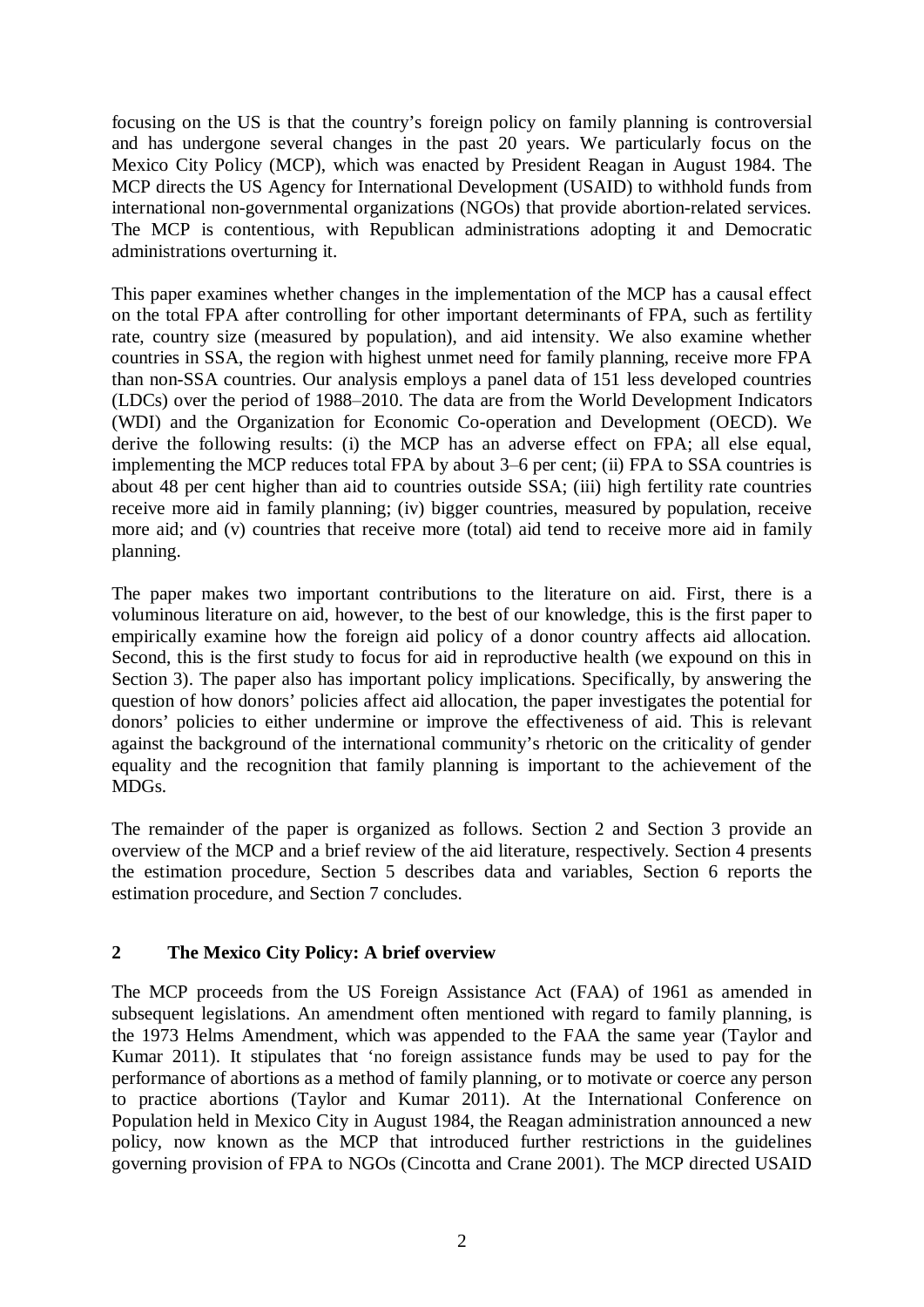to withhold funds from international NGOs that use non-USAID funds to provide abortionrelated services, including providing advice, counselling, or information regarding abortion, or lobbying a foreign government to legalize or make abortion available. The MCP was enacted by Republican President Ronald Reagan in 1984 and was in place over 1984–92 under Presidents Reagan and Bush. It was overturned by Democratic President Bill Clinton in January 1993, was re-instituted in January 2001 by Republican President George W. Bush, and was again rescinded in January 2009, when Democratic President Barack Obama took office (Obama 2009).

It is important to note that the implementation of the MCP should not necessarily affect US FPA and, for that matter, FPA to developing countries. There are at least two reasons for this. First, MCP requires foreign NGOs to refrain from performing or promoting abortion as a method of family planning. As such, aid can be re-allocated to anti-abortion NGOs or to foreign governments. The second reason is that even if FPA from the US decreases as a result of the MCP, the other donors could make up the difference. Ultimately, if the goal of FPA is poverty reduction, and the developed world has pledged to strive for universal access to family planning services, then the foreign policy of one country, even if it is the largest donor, should not necessarily influence the outcome.

## **3 Related literature**

<u>.</u>

The empirical literature on aid is voluminous. Furthermore, most of the papers focus on aid effectiveness. Specifically, the papers analyse the effect of foreign aid on important economic variables, such as growth (e.g., Hansen and Tarp 2001; Rajan and Subramanian 2008); foreign direct investment (Asiedu et al. 2009); human capital accumulation (Dreher et al. 2008); and institutions (e.g. Knack 2004). However, since the seminal paper by Alesina and Dollar 'Who gives aid to whom' (2000), some more recent papers have focused on the determinants of aid allocation. Our paper falls in the aid allocation category. We note that most of the papers on the determinants of aid allocation analyse the extent to which aid allocation is influenced by donor countries' self-interests (Dreher et al. 2008); the characteristics of the recipient country (Hoeffler and Outram 2011); and institutional quality (Alesina and Weder  $2002$ ).<sup>5</sup> To the best of our knowledge, none of the papers include an explanatory variable that reflects the foreign aid policy of a donor country. We are aware of only one paper, Dreher et al. (2012) that comes close to estimating a model that captures the policy environment in the donor country. The authors examine whether the Millennium Challenge Corporation (MCC) has a significant effect on aid to low-income countries.<sup>6</sup>

With regard to the estimation procedures, we note that most of the empirical papers on aid published prior 2001, employ ordinary least square (OLS) and fixed effect (FE) regressions (e.g., Maizels and Nissanke 1984; Burnside and Dollar 2000). However, since the seminal paper by Hansen and Tarp (2001), recent studies have estimated linear dynamic panel-data (DPD) models (e.g., Michaelowa and Weber 2006; Asiedu et al. 2009). These studies employ the difference generalized method of moments (GMM) estimator proposed by Arellano and Bond (1991) and/or the system GMM estimator proposed by Blundell and Bond (1998). As

<sup>5</sup> Dreher et al. (2008) analyse whether countries that vote with the US obtain more aid from the US and Alesina and Weder (2002) examine whether corrupt governments obtain more foreign aid.

<sup>6</sup> The MCC was introduced by the US in 2005. Aid disbursement from the MCC is based on a country's performance: Only low-income countries with a proven record of good governance are eligible to receive aid.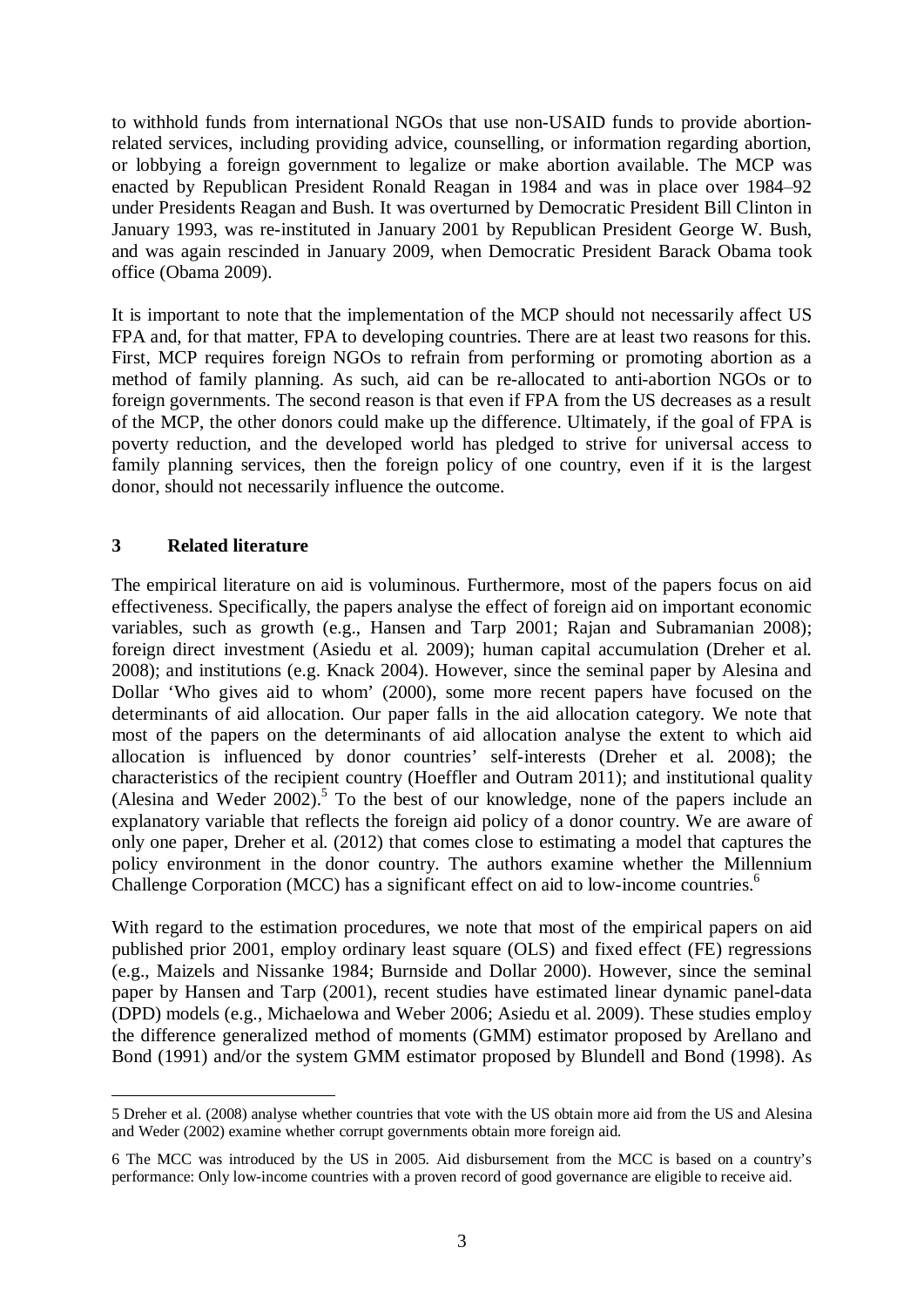noted in Hansen and Tarp (2001), OLS and FE regressions do not take into account the potential endogeneity problem resulting from the persistent nature of aid—specifically that previous levels of aid may be correlated with current levels of aid. The difference and system GMM estimators account for unobserved country-specific effects, mitigate any potential endogeneity problems, permit the inclusion of lagged dependent variables as well as endogenous explanatory variables, and also accommodate panel data with short time periods.

## **4 Estimation procedure**

Similar to the previous studies, we employ the difference and system GMM estimators for our analysis. Our preferred estimation method is the system GMM because the difference GMM estimations preclude one from including dummy variables that reflect time-invariant country characteristics. In our case, this implies we cannot test the hypothesis about the SSA countries receiving more FPA than the non-SSA countries.7

## **5 The data and the variables**

The data on FPA are from the Creditor Reporting System (CRS) database, compiled by the OECD and the data on fertility rate, population, and total foreign aid are from the WDI database, published by the World Bank (2013). Our analysis utilizes a panel data of 151 LDCs over the period of 1988–2010. The sample comprises 47 upper middle-income countries and 104 low-income and lower middle-income countries (LLMICs). There are 40 SSA countries. As it is standard in the literature, we average the data over three years to smooth out cyclical fluctuations.

## **5.1 Dependent variable**

1

The dependent variable is derived from the total amount of FPA,  $aidfam$ , disbursed by the DAC countries to a given country. The data are from the OECD CRS database. The database has comprehensive information on projects in developing countries funded by bi- and multilateral agencies. The data includes information, such as the names of the donor and recipient countries; name of the agency implementing the project (including nongovernmental agencies and other agencies, such as the United Nations Children's Fund, European Commission, etc.); a description of the project; starting and ending dates of the project; type of aid (grants or loans); amount committed by donor; year of commitment; and the amount of funds disbursed each year. The CRS purpose code for family planning is '13030' and family planning is defined as 'services including counselling; information, education and communication (IEC) activities; delivery of contraceptives; capacity building and training' (OECD 2013). We computed the total disbursed aid in family planning from all the DAC countries by year for each recipient country. The figures are in constant  $2010$  US\$.<sup>8</sup>

In order to facilitate the interpretation of the results, we transform the FPA data into natural logarithm. Some of the countries in our sample did not receive FPA in some years and

<sup>7</sup> See Asiedu and Lien (2011) for a discussiuon about the two procedures

<sup>8</sup> The data is the total aid a recipient country receives from all the DAC countries. It does not include FPA from other sources, such as multilateral organizations. Thus, there is no double counting.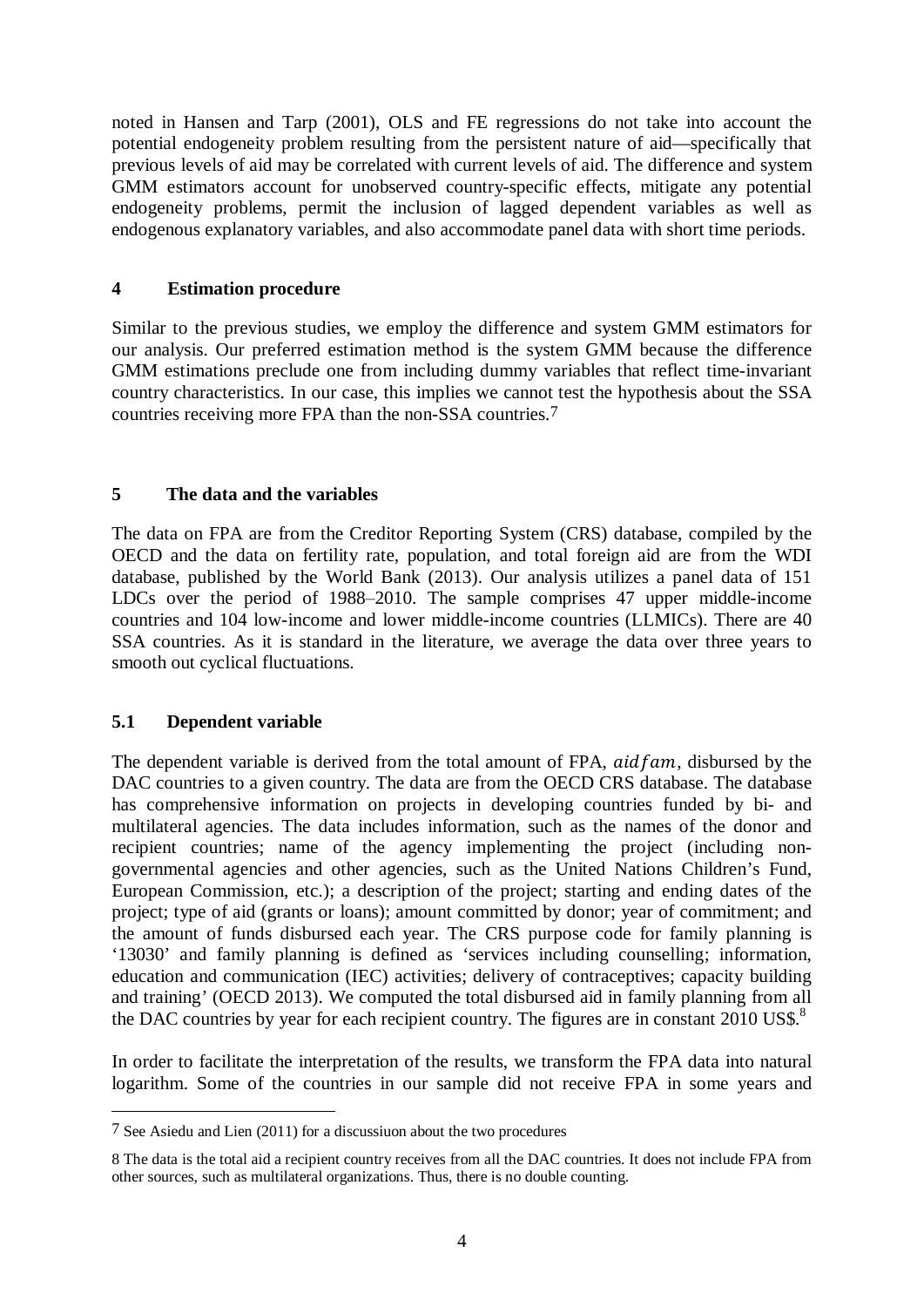therefore  $aidfam = 0$  for those observations. We therefore use  $ln(1 + aidfam)$  as the dependent variable.

## **5.2 Explanatory variables**

#### *Mexico City Policy variable*

The MCP is coded as a dummy variable,  $mcp$ , that takes on value 1 during the periods the policy was in effect and equals 0 otherwise. Note that taking three-year averages from 1988– 2010 gives us eight periods. Period 1 is the average of 1988–90; Period 2 is the average of 1991–93, etc. The MCP was in effect from 1985–93 and 2001–08. Thus, for our analysis this implies  $mcp$  takes on value 1 in Periods 1, 2, 5, 6, 7 and it is equal to 0 in Periods 3, 4, and 8.

#### *Other explanatory variables*

We considered a number of possible determinants of FPA, including gross domestic product (GDP) per capita; female life expectancy; maternal mortality ratio; and infant mortality rate. However, only three variables have a wide coverage and also display a significant and a robust effect on FPA: fertility rate (number of children per mother), *fert*; total population, popt; and aggregate aid,  $aidtot$ . We discuss these variables below.

Fertility aid ( $fert$ ): Several studies have shown that lower fertility boosts economic growth (Barro 1991; Galor and Weil 1993). It is therefore natural to expect high-fertility rate countries to receive more foreign aid. One of the main objectives of FPA is to reduce fertility rate. Thus, aid effectiveness in this context implies that FPA has a causal effect on fertility rate. This suggests that the relationship between FPA and fertility can be bi-directional, and this introduces a potential endogenity problem. To address this problem, we treat fertility rate as an endogenous variable in our regressions. We also note that the relationship between aid fam and fert could be non-linear. Specifically, there could be diminishing marginal returns. To test this conjecture, we include the square of fertility rate,  $fert^2$ , in our regressions.

Total Population ( $popt$ ): Note that the dependent variable,  $aidfam$ , does not take into account the country size. Following Dreher et al. (2012) and Moss et al. (2005), we include total population as an explanatory variable to control for country size. All else equal, we expect large countries to receive more aid.

Aggregate aid (*aidtot*): We note that countries that receive more aid may also receive more aid in family planning. We test this hypothesis by including aggregate aid as an explanatory variable in our regressions. This also permits us to test whether the MCP has a significant impact on FPA after controlling for aid intensity.

Dummy variable for SSA: When it comes to foreign aid, the perception is that countries in SSA receive more aid than non-SSA countries. Also, as noted earlier, SSA has the highest unmet need for family planning. We include a dummy variable for SSA in our regressions to test whether overall countries in SSA receive more FPA than non-SSA countries.

The list of countries included in the regressions is reported in Table 3. Tables 4a, 4b, 4c, and 4d show the summary statistics for the full sample, LLMIC sample, SSA countries and non-SSA countries, respectively.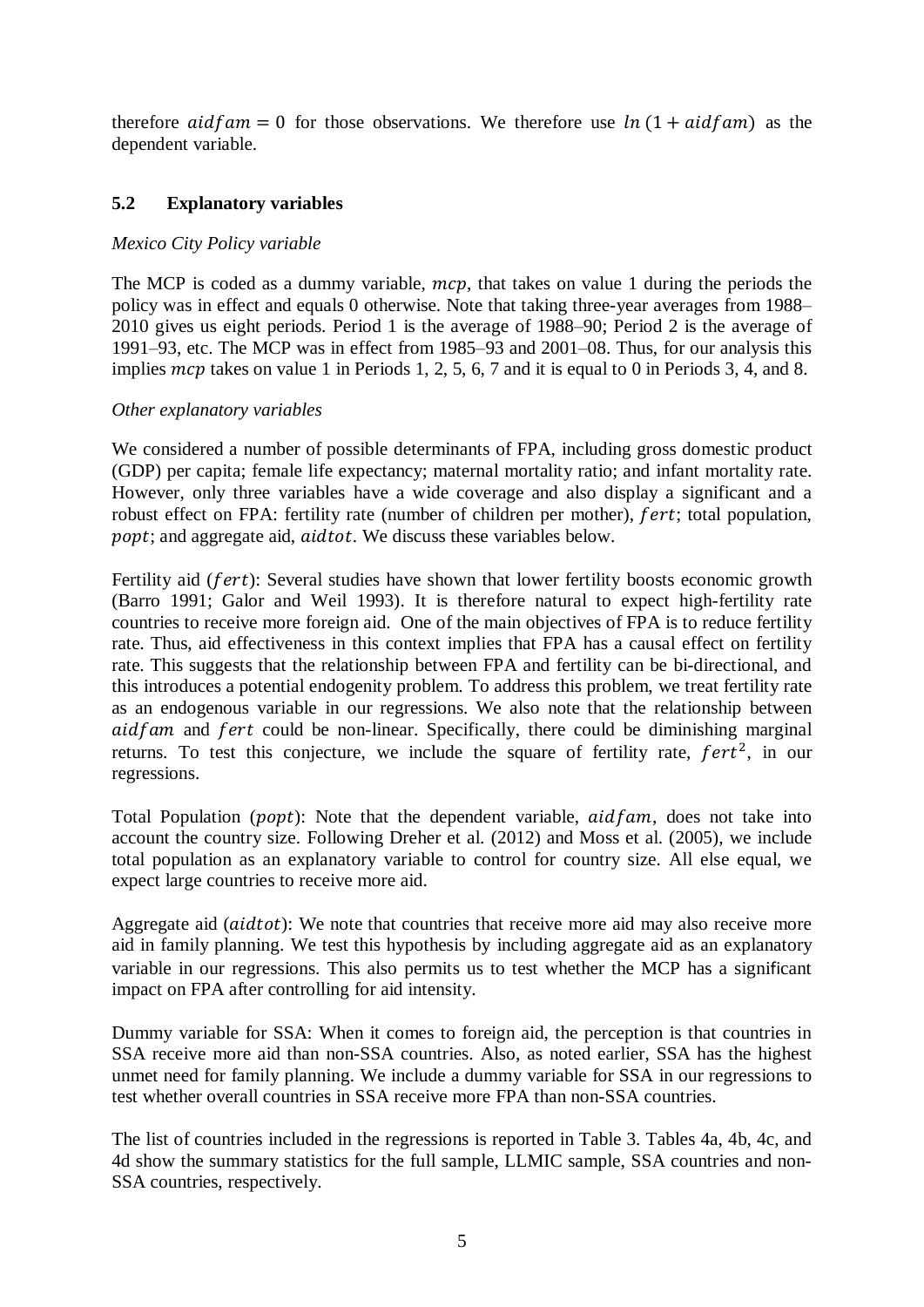#### **6 Empirical results**

We estimate the equation:

$$
\ln(\text{aid}f)_{it} = \ln(1 + \text{aid}f \text{am}_{it}) = \rho \ln(\text{aid}f_{i,t-1} + \beta \text{ mcp}_{it} + \eta \ln(\text{input}_{it} + \gamma \text{ f}^{(i)}\text{ r} + \phi \text{ f}^{(i)}\text{ r} + \psi \ln(\text{width}_{it} + \alpha \text{ SSA} + \theta_{i} + \varepsilon_{it})
$$
\n
$$
\text{(1)}
$$

where *i* refers to countries, *t* to time,  $\theta_i$  is the country-specific effect, aidf am is FPA, mcp is a dummy variable that takes on value 1 when the Mexico City Policy was in place and 0 otherwise, and SSA is a dummy variable that takes on value 1 if a country is located in SSA and it is equal to 0 for countries located outside the SSA.

In presenting our results we proceed in two steps. We start with our benchmark regressions where we examine whether the MCP has a significant impact on FPA. Here we run regressions for the full sample and employ the system GMM estimator. In step two, we examine whether our result is robust. Specifically, we examine whether the result holds for sub-samples, when we control for time fixed effects and when we consider alternative estimation procedures, specifically, the difference estimator.

#### **6.1 Benchmark regressions**

1

We first report the regressions where  $mcp$  is the only explanatory variable. We then add the control variables one at a time. This permits us to test whether the estimated effect of the MCP on FPA remains unchanged after controlling for other important determinants of FPA. The results are reported in Table 5. Note that the parameter of interest is the estimated coefficient of  $mcp$ ,  $\hat{\beta}$ . Also note that  $\hat{\beta}$  is negative and significant at the 1 per cent level in all the regressions. Furthermore,  $\hat{\beta}$  is fairly stable across specifications, suggesting that the MCP has a negative and robust effect on FPA. In order to facilitate the interpretation of our results, we also report the percentage effect of a change in the MCP on FPA. The results show that all else equal, implementing the MCP (i.e., a switch of  $mcp$  from 0 to 1) reduces FPA by about 3–6 per cent (see Table 5, columns 1 and 5). $9$ 

We now briefly discuss the effect of the control variables on FPA. The estimated coefficient of lagged  $aidf$ ,  $\hat{\rho}$ , is significant at the 1 per cent level in all the regressions, an indication that FPA is persistent. Indeed, this result underscores the importance of employing a dynamic panel estimator instead of a fixed effects or OLS estimator (Hansen and Tarp 2001). Similar to Dreher et al. (2012) and Moss et al. (2005), we find that bigger countries, measured by population, receive more aid. For example the regressions reported in Table 5, column 4, show that a 1 per cent increase in population will increase FPA by about 8.7 per cent. We also find that fertility has a positive but diminishing effect on FPA. For the average country in our sample, a one unit increase in fertility rate (i.e., an additional child per woman) will increase FPA by about 2.1 per cent (Table 5, column 4). With regard to aid intensity, we find that all else equal, countries that receive more (total) aid tend to receive more aid in family planning—a 10 per cent increase in aggregate aid is associated with a 3.5 per cent increase in

<sup>9</sup> If mcp changes from 0 to 1, the percentage impact on aidf is given by  $100[\exp(\hat{\beta} - 0.5\nu(\hat{\beta})-1)]$ , where  $\nu(\hat{\beta})$ is the estimated variance of  $\hat{\beta}$ .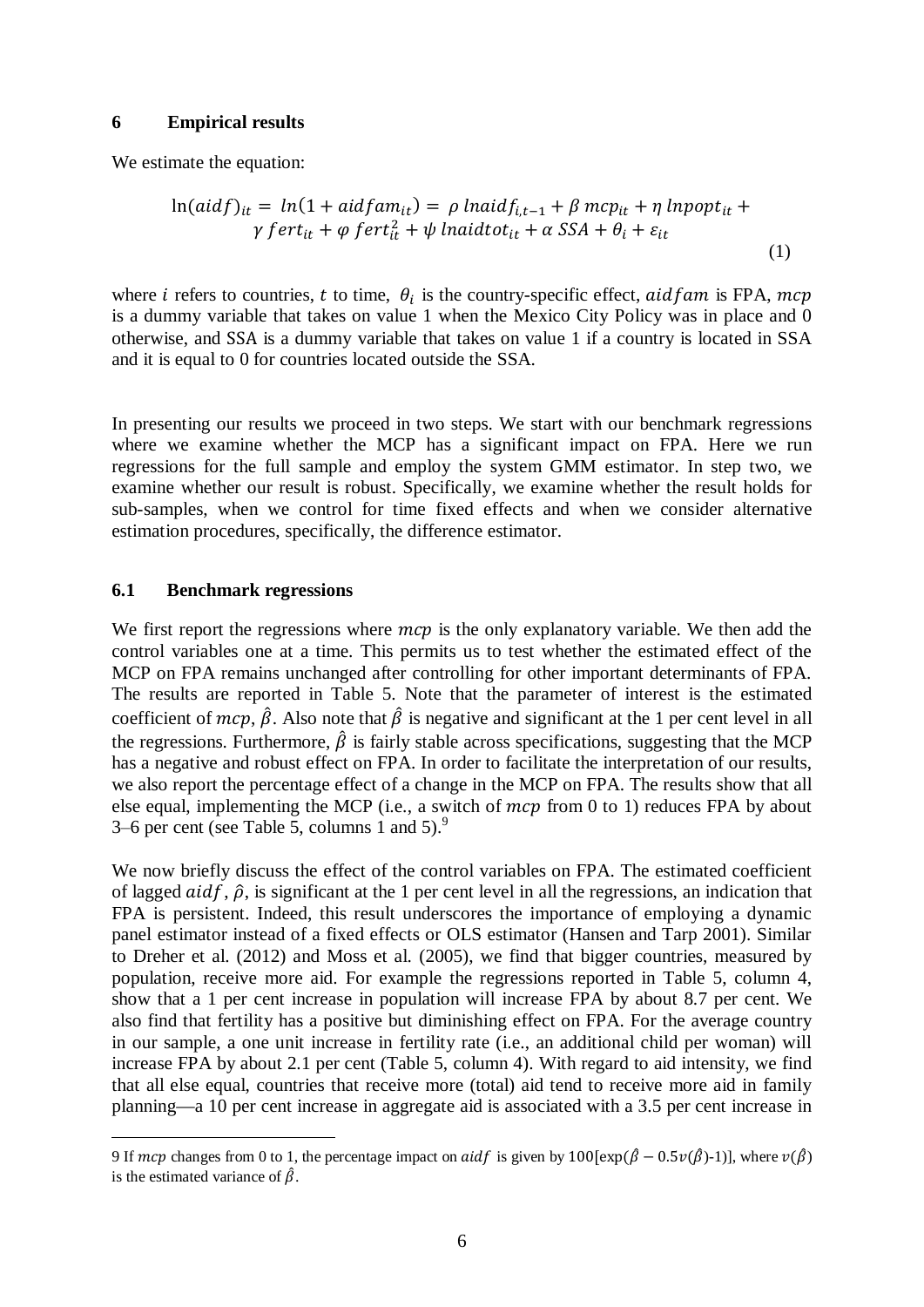FPA. Finally, we find that FPA is significantly higher for countries in SSA. All else equal, FPA to SSA countries is about 48 per cent higher than aid to countries outside SSA (Table 5, column 5).

## **6.2 Robustness regressions**

We now examine whether the adverse effect of the MCP on FPA is robust. Specifically, we anlayze whether the results hold for sub-samples, when we include time-fixed effects and when we employ the difference GMM estimator. Table 6 shows the results for the LLMIC sample, Table 7 shows the results where we include time fixed effects, and Table 8 shows the results for the difference GMM regressions. In order to keep the discussion focused and also ease the comparison between the different estimation results, we report the benchmark and robustness regressions for the specification that includes all the explanatory variables in Table 9. An important observation from Table 9 is that  $\hat{\beta}$  is negative and significant at the 1 per cent level in all the specifications, suggesting that the adverse effect of the MCP on FPA is robust.

## **7 Conclusion and policy implications**

This paper has examined the effect of the MCP on the allocation of family planning to developing countries. We find that the MCP has an adverse effect on FPA. This finding has important policy implications. As noted in the introduction, family planning is an important ingredient of women's empowerment as well as well-being and a contributor to socioeconomic development. Furthermore, the objective of the MCP is to restrict US aid to international NGOs that offer abortion-related services—the idea is not to reduce aid for family planning. Thus, the reduction in FPA may be viewed as an unintended consequence of the MCP. This begs the question of what can be done to address this unintended consequence and to ensure that when the MCP is in effect the population-related development efforts do not suffer a setback.

A couple of remedial actions can be considered. First, the US could re-allocate aid for family planning to governments (e.g. health ministries) to allow them to increase allocations for family planning in their budgets. Second, the US could re-allocate FPA from international NGOs that do not comply with MCP requirements to NGOs that do. Third, other donor countries can scale-up their aid to compensate for MCP-related possible curtailments of the US aid. These actions will ensure that when the MCP is in force, the stated international development agenda on population, gender equality, and poverty reduction is not derailed or undermined.

## **References**

- Alesina, A., and D. Dollar (2000). 'Who Gives Foreign Aid to Whom and Why'. *Journal of Economic Growth*, 5(1): 33‒63.
- Alesina, A., and B. Weder (2002). 'Do Corrupt Governments Receive Less Foreign Aid?'. *The American Economic Review*, 92(4): 1126‒37.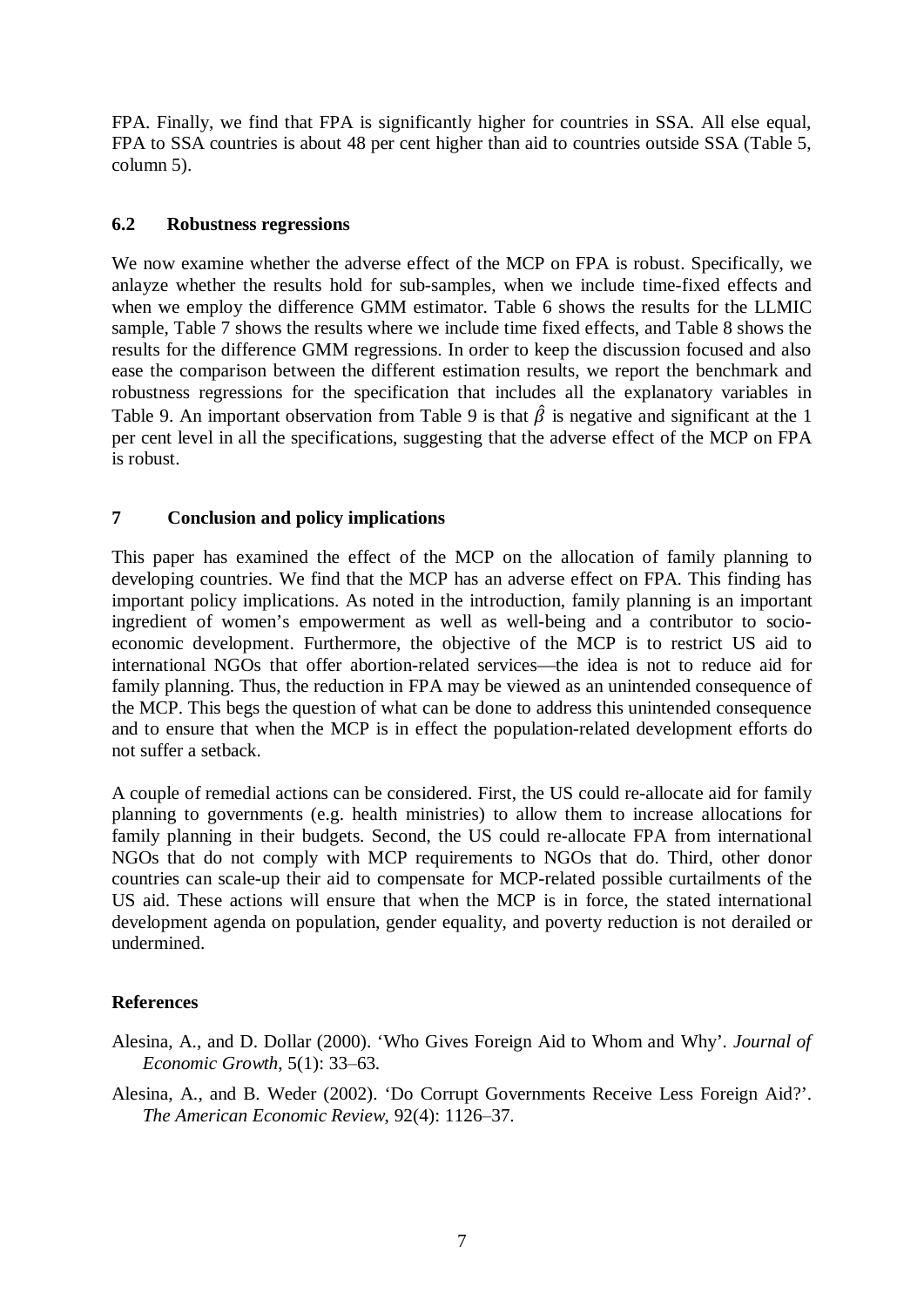- Arellano, M., and S. Bond (1991). 'Some Tests of Specification for Panel Data: Monte Carlo Evidence and an Application to Employment Equations'. *Review of Economic Studies*, 58: 277‒97.
- Asiedu, E., and D. Lien (2011). 'Democracy, Foreign Direct Investment and Natural Resources'. *Journal of International Economics*, 84(1): 99–111.
- Asiedu, E., Y. Jin, and B. Nandwa (2009). 'Does Foreign Aid Mitigate the Adverse Effect of Expropriation Risk on Foreign Direct Investment?'. *Journal of International Economics*, 78(2): 268–75.
- Barro, R.J. (1991). 'Economic Growth in a Cross Section of Countries'. *Quarterly Journal of Economics*, 106(2): 407–43.
- Blundell, R., and S.R. Bond (1998). 'Initial Conditions and Moment Restrictions in Dynamic Panel Data Models'. *Journal of Econometrics*, 87: 115–44.
- Burnside, C., and D. Dollar (2000). 'Aid, Policies, and Growth'. *American Economic Review*, 90(4): 41.
- Cincotta, R.P., and B.B. Crane (2001). 'The Mexico City Policy and US Family Planning Assistance'. *Science*, 294(5542): 525-26.
- Dreher, A., P. Nunnenkamp, and H. Öhler (2012). 'Why it Pays for Aid Recipients to Take Note of the Millennium Challenge Corporation: Other donors do!'. *Economics letters*, 115(3): 373–75.
- Dreher, A., P. Nunnenkamp, and R. Thiele (2008). 'Does US Aid Buy UN General Assembly Votes? A Disaggregated Analysis'. *Public Choice*, 136(1–2): 139–64.
- Galor, O., and D.N. Weil (1993). 'The Gender Gap, Fertility, and Growth'. NBER Working Paper 4550. Cambridge, MA: NBER.
- Hansen, H., and F. Tarp (2001). 'Aid and Growth Regressions'. *Journal of development Economics*, 64(2): 547–70.
- Hoeffler, A., and V. Outram (2011). 'Need, Merit, or Self-Interest—What Determines the Allocation of Aid?'. *Review of Development Economics*, 15(2): 237–50.
- Knack, S. (2004). 'Does Foreign Aid Promote Democracy?'. *International Studies Quarterly*, 48(1): 251–66.
- Maizels, A., and M.K. Nissanke (1984). 'Motivations for Aid to Developing Countries'. *World Development*, 12: 879–900.
- Michaelowa, K., and A. Weber (2006). 'Aid Effectiveness in the Education Sector: A Dynamic Panel Analysis'. *Frontiers of Economics and Globalization*, 1: 357–85.
- Moss, T., D. Roodman, and S. Standley (2005). 'The Global War on Terror and U.S. Development Assistance: USAID Allocation by Country, 1998–2005'. Working Paper 62. Washington, DC: Center for Global Development.
- Obama, B. (2009). 'Mexico City Policy—Voluntary Population Planning'. Memorandum for the Secretary of State, the Administrator of the United States Agency for International Development, 23 January 2009. Washington, DC: US Government. http://www.whitehouse.gov/the\_press\_office/MexicoCityPolicy-VoluntaryPopulationPlanning
- OECD (2013). 'Query Wizard for International Development Statistics (QWIDS)'. http://stats.oecd.org/Index.aspx?OueryId=33364, accessed on 26 August 2013.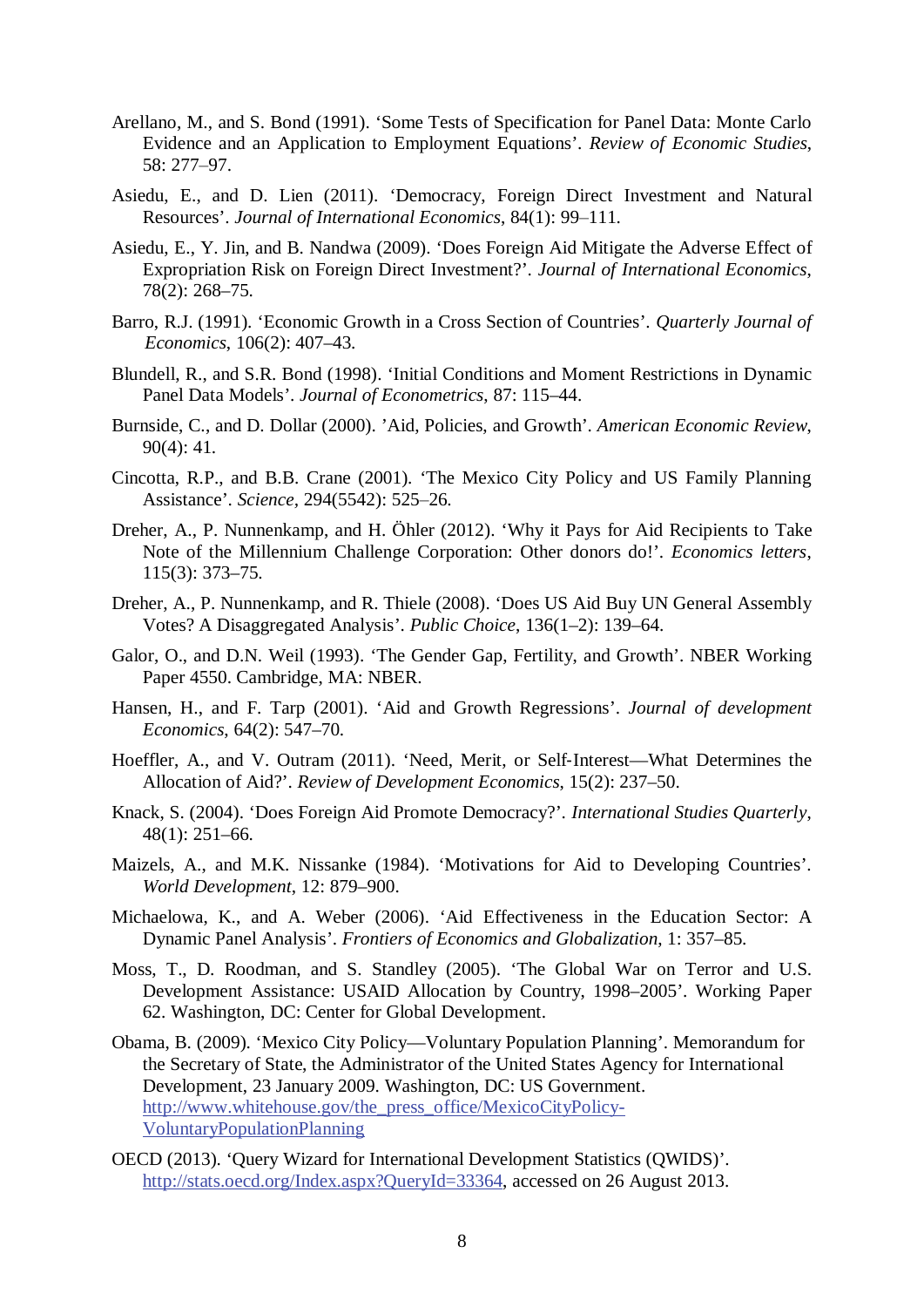- Rajan, R.G., and A. Subramanian (2008). 'Aid and Growth: What Does the Cross-Country Evidence Really Show?'. *Review of Economics and Statistics*, 90(4): 643–65.
- Taylor, J., and A. Kumar (2011). 'How Existing US Policy Limits Global Health and the Achievement of Millennium Development Goals to Improve Maternal Health and Promote Gender Equality'. *Yale Journal of International Affairs*, 6(43).
- UN DESA, Population Division (2011). 'World Contracptive Use 2010'. (POP/DB/CP/Rev2010). http://www.un.org/esa/population/publications/wcu2010/Main.html, accessed 25 October 2013.
- UNFPA (2013). 'How the ICPD Programme of Action supports the MDGs'. http://www.unfpa.org/public/home/sitemap/icpd/MDGs/MDGs-ICPD, accessed 26 August 2013.
- WHO (2013). 'Sexual and Reproductive Health. Unmet Need for Family Planning'. http://www.who.int/reproductivehealth/topics/family\_planning/unmet\_need\_fp/en/, accessed 26 August 2013.
- World Bank (2013). 'World Development Indicators'. www.data.worldbank.org, accessed 26 August 2013.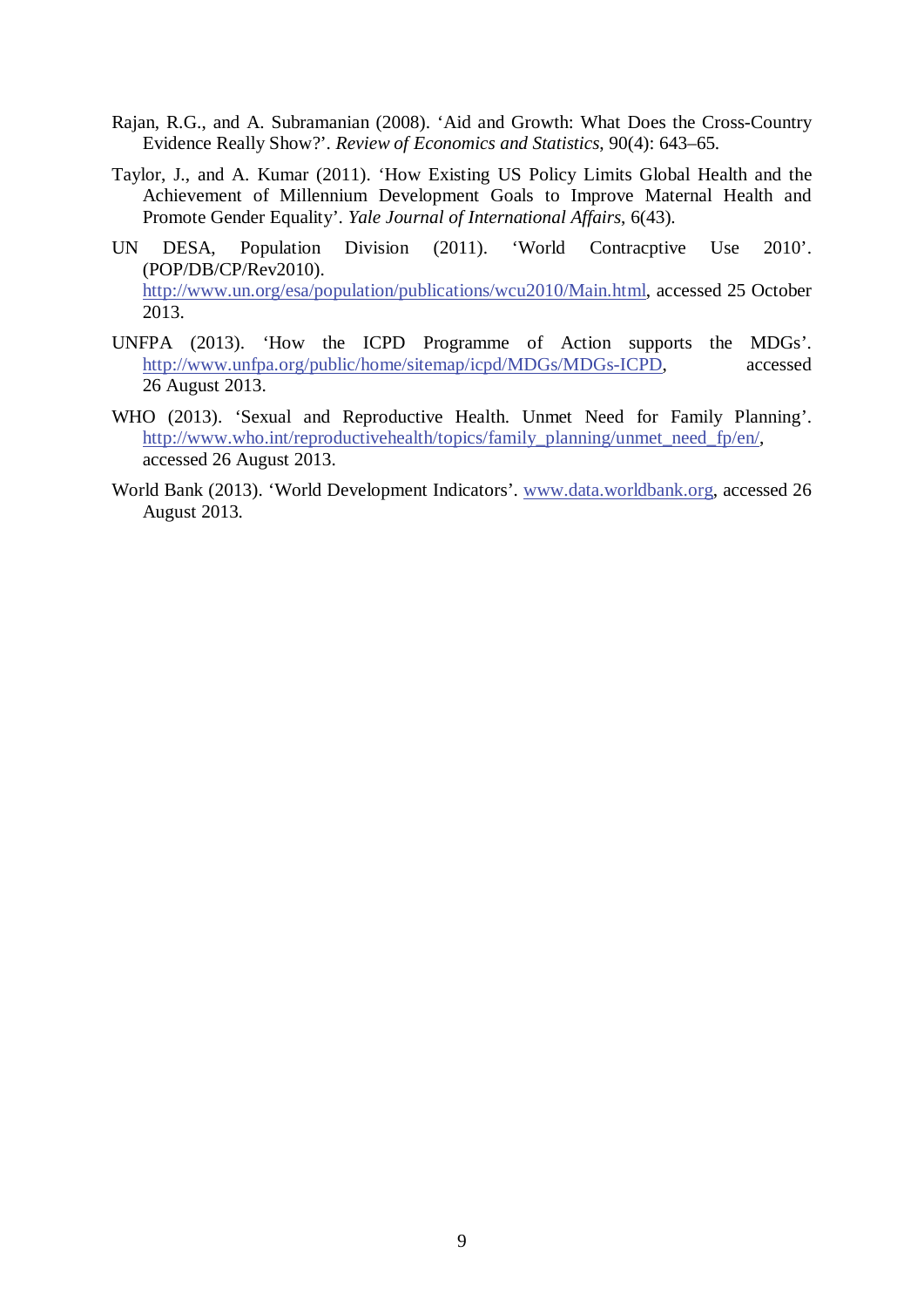| Table 1: Regional averages for unmet need for family planning |  |
|---------------------------------------------------------------|--|
|---------------------------------------------------------------|--|

| Regions                           | Unmet need for family planning (%) |      |      |  |
|-----------------------------------|------------------------------------|------|------|--|
|                                   | 2000                               | 2005 | 2009 |  |
| <b>WORLD</b>                      | 11.5                               | 10.9 | 11.2 |  |
| <b>Developing Countries</b>       | 11.7                               | 11.1 | 11.4 |  |
|                                   |                                    |      |      |  |
| <b>AFRICA</b>                     | 22.1                               | 22.3 | 22.7 |  |
| Sub-Saharan Africa                | 24.0                               | 24.4 | 24.9 |  |
| Northern Africa (excluding Sudan) | 11.3                               | 10.4 | 9.6  |  |
| Eastern Africa                    | 27.5                               | 27.5 | 27.6 |  |
| Middle Africa                     | 21.7                               | 22.5 | 22.6 |  |
| Northern Africa                   | 14.8                               | 14.0 | 13.5 |  |
| Southern Africa                   | 16.1                               | 15.5 | 15.5 |  |
| Western Africa                    | 22.3                               | 23.0 | 24.2 |  |
|                                   |                                    |      |      |  |
| <b>ASIA</b>                       | 10                                 | 9.1  | 9.3  |  |
| Central Asia                      | 11.7                               | 11.7 | 11.8 |  |
| Eastern Asia                      | 2.4                                | 2.3  | 2.3  |  |
| Southern Asia                     | 17.2                               | 14.7 | 14.6 |  |
| South-Eastern Asia                | 10.9                               | 10.4 | 11.0 |  |
| Western Asia                      | 13.8                               | 12.9 | 13.5 |  |
|                                   |                                    |      |      |  |
| LATIN AMERICA AND THE CARIBBEAN   | 10.3                               | 9.8  | 9.9  |  |
| Caribbean                         | 20.4                               | 20.0 | 20.3 |  |
| Central America                   | 12.2                               | 12.6 | 13.2 |  |
| South America                     | 8.6                                | 7.7  | 7.5  |  |

Notes: The unmet need for family planning is the number of women with unmet need for family planning expressed as a percentage of women of reproductive age who are married or in a union. Source: UN DESA, Population Division (2011).

Table 2: Family planning aid disbursement to developing countries from DAC countries, 2005-10

| Year | <b>Total Aid</b> | <b>DAC</b> | United        | Other DAC      | US share of |
|------|------------------|------------|---------------|----------------|-------------|
|      | (DAC and         | Countries  | <b>States</b> | Countries      | <b>DAC</b>  |
|      | Multilateral)    |            |               | (Excluding US) | $(\%)$      |
| 2005 | 288.21           | 278.40     | 202.60        | 75.80          | 72.77       |
| 2006 | 221.81           | 218.48     | 169.57        | 48.91          | 77.61       |
| 2007 | 261.74           | 261.74     | 234.32        | 27.42          | 89.52       |
| 2008 | 388.83           | 384.76     | 343.07        | 41.69          | 89.16       |
| 2009 | 525.52           | 512.40     | 483.17        | 29.22          | 94.30       |
| 2010 | 491.79           | 490.31     | 429.61        | 60.71          | 87.62       |

Notes: Constant 2010 US\$, millions. There are 22 DAC countries: Australia, Austria, Belgium, Canada, Denmark, Finland, France, Germany, Greece, Ireland, Italy, Japan, Luxembourg, Netherlands, New Zealand, Norway, Portugal, Spain, Sweden, Switzerland, United Kingdom, and the US.

Source: Authors' calculations and OECD (2013).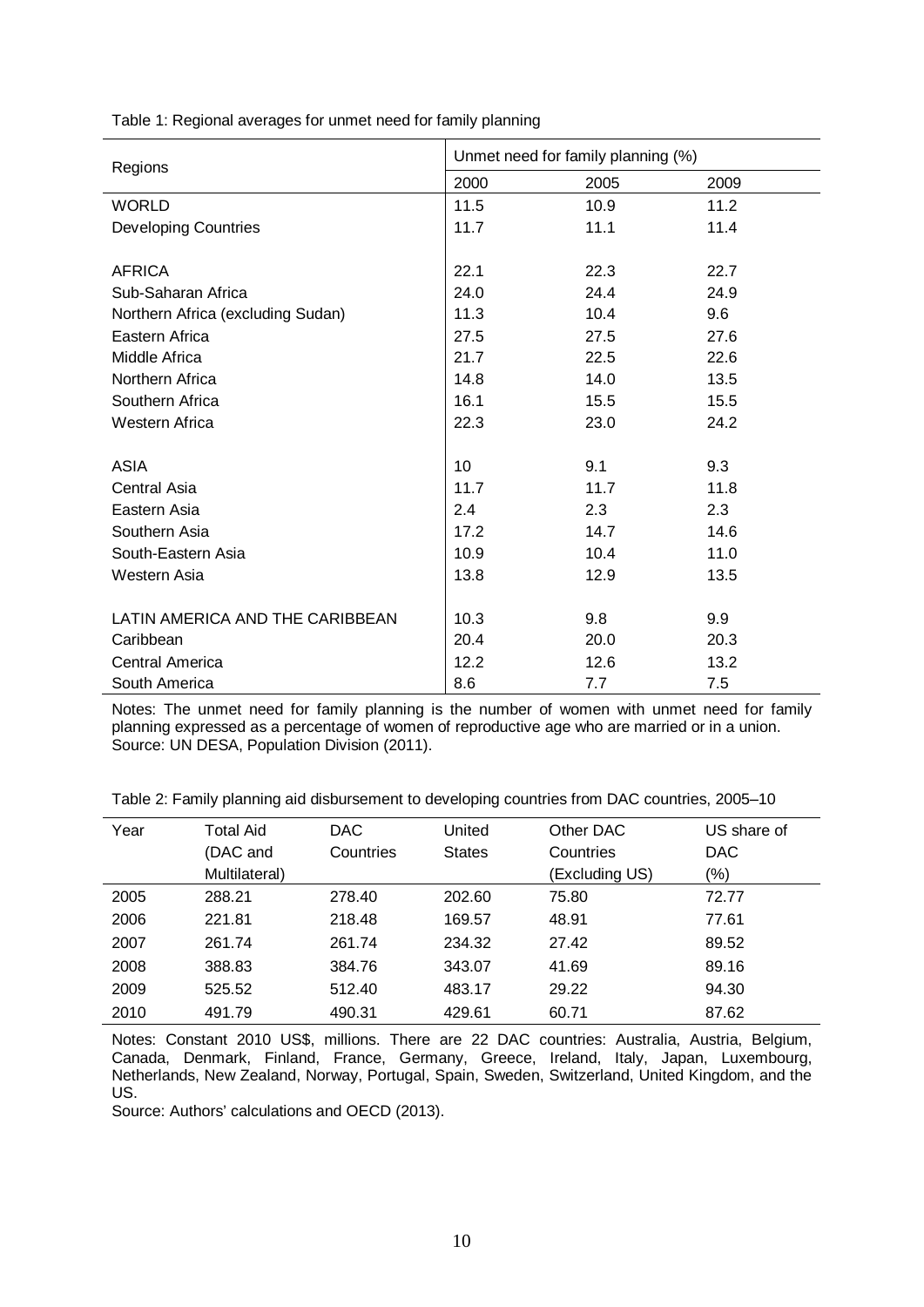Table 3: List of countries (151)

| <b>SSA</b> countries     |              | Non-SSA countries   |                  |                 |
|--------------------------|--------------|---------------------|------------------|-----------------|
| Angola                   | Senegal      | Afghanistan         | Honduras         | Pakistan        |
| <b>Benin</b>             | Seychelles   | Albania             | India            | Palau           |
| <b>Botswana</b>          | Sierra       | Algeria             | Indonesia        | Panama          |
|                          | Leone        |                     |                  |                 |
| <b>Burkina Faso</b>      | Somalia      | Antigua and Barbuda | Iran             | Papua New       |
|                          |              |                     |                  | Guinea          |
| <b>Burundi</b>           | South Africa | Argentina           | Iraq             | Paraguay        |
| Cameroon                 | Sudan        | Armenia             | Israel           | Peru            |
| Cape Verde               | Swaziland    | Azerbaijan          | Jamaica          | Philippines     |
| Central African Rep.     | Tanzania     | Bangladesh          | Jordan           | Samoa           |
| Chad                     | Togo         | <b>Barbados</b>     | Kazakhstan       | Saudi Arabia    |
| Comoros                  | Uganda       | <b>Belarus</b>      | Kiribati         | Serbia          |
| Congo, Dem. Rep.         | Zambia       | <b>Belize</b>       | Korea            | Singapore       |
| Congo, Rep.              | Zimbabwe     | <b>Bhutan</b>       | Korea, Dem. Rep. | Slovenia        |
| Cote d'Ivoire            |              | <b>Bolivia</b>      | Kosovo           | Solomon Islands |
| <b>Equatorial Guinea</b> |              | Bosnia-Herzegovina  | Kyrgyz Republic  | Sri Lanka       |
| Eritrea                  |              | <b>Brazil</b>       | Laos             | St. Kitts-Nevis |
| Ethiopia                 |              | <b>Brunei</b>       | Lebanon          | St. Lucia       |
| Gabon                    |              | Cambodia            | Libya            | St. Vincent &   |
|                          |              |                     |                  | Grenadines      |
| Gambia                   |              | Chile               | Macao            | States Ex-      |
|                          |              |                     |                  | Yugoslavia      |
| Ghana                    |              | China               | Macedonia, FYR   | Suriname        |
| Guinea                   |              | Colombia            | Malaysia         | Syria           |
| Guinea-Bissau            |              | Costa Rica          | Maldives         | Tajikistan      |
| Kenya                    |              | Croatia             | Malta            | Thailand        |
| Lesotho                  |              | Cuba                | Marshall Islands | Timor-Leste     |
| Liberia                  |              | Djibouti            | Mexico           | Tonga           |
| Madagascar               |              | Dominica            | Micronesia, Fed. | Trinidad and    |
|                          |              |                     | <b>States</b>    | Tobago          |
| Malawi                   |              | Dominican Republic  | Moldova          | Tunisia         |
| Mali                     |              | Ecuador             | Mongolia         | Turkey          |
| Mauritania               |              | Egypt               | Montenegro       | Turkmenistan    |
| <b>Mauritius</b>         |              | El Salvador         | Morocco          | Ukraine         |
| Mozambique               |              | Fiji                | Myanmar          | Uruguay         |
| Namibia                  |              | Georgia             | Nepal            | Uzbekistan      |
| Niger                    |              | Grenada             | New Caledonia    | Vanuatu         |
| Nigeria                  |              | Guatemala           | Nicaragua        | Venezuela       |
| Rwanda                   |              | Guyana              | Oman             | Vietnam         |
| Sao Tome &               |              | Haiti               |                  | Yemen           |
| Principe                 |              |                     |                  |                 |

Source: World Bank (2013).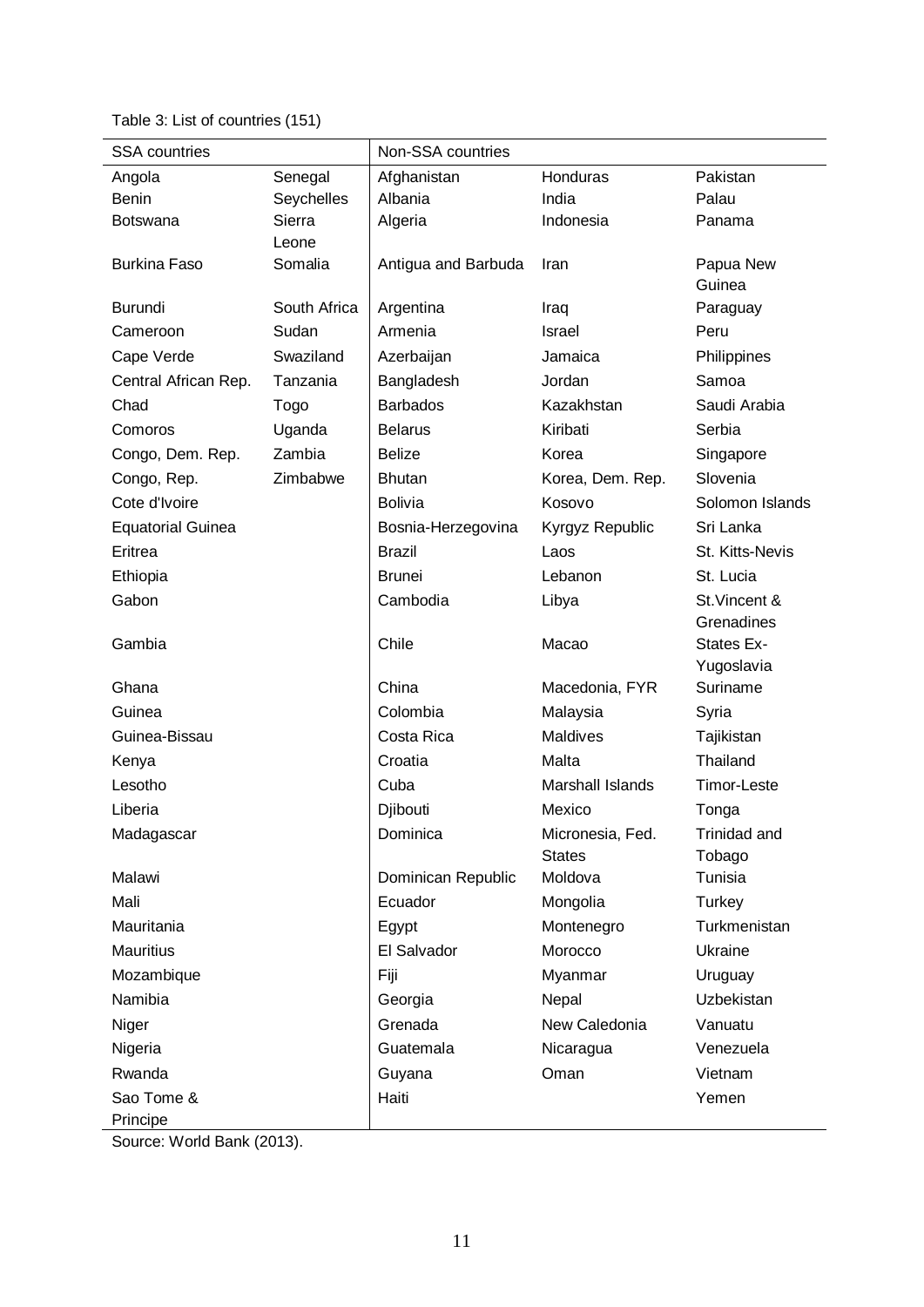| Variables                                    | Mean   | Standard  | Min.     | Max.   |
|----------------------------------------------|--------|-----------|----------|--------|
|                                              |        | Deviation |          |        |
| Aid in family planning disbursement (aidfam) | 0.728  | 2.656     | $\Omega$ | 32.123 |
| $Ln(1+aidfam)$                               | 0.237  | 0.582     | 0        | 3.500  |
| <b>MCP</b>                                   | 0.621  | 0.485     | 0        |        |
| Fertility rate                               | 3.859  | 1.686     | 0.865    | 8.792  |
| Ln (Total Population)                        | 15.503 | 1.988     | 9.756    | 21.012 |
| Ln (Total Aid)                               | 19.141 | 1.617     | 9.903    | 23.123 |

#### Table 4a: Summary statistics for the full sample (151 countries)

Source: Authors' calculations.

Table 4b: Summary statistics for lower-income and lower middle-income Countries (LIMIC) sample (104 countries)

| Variables                           | Mean   | Standard.  | Min.     | Max.   |
|-------------------------------------|--------|------------|----------|--------|
|                                     |        | Deviation. |          |        |
| Aid in Family Planning disbursement | 0.991  | 3.104      | $\Omega$ | 32.123 |
| (aidfam)                            |        |            |          |        |
| $Ln(1+aidf)$                        | 0.315  | 0.663      | 0        | 3.500  |
| <b>MCP</b>                          | 0.622  | 0.485      | $\Omega$ |        |
| Fertility rate                      | 4.355  | 1.671      | 0.865    | 8.792  |
| Ln (Total Population)               | 15.493 | 1.905      | 10.622   | 20.919 |
| Ln (Total Aid)                      | 19.333 | 1.670      | 9.903    | 23.123 |

Source: Authors' calculations.

#### Table 4c: Summary statistics for SSA

| Variables                                    | Mean   | Standard  | Min.     | Max.   |
|----------------------------------------------|--------|-----------|----------|--------|
|                                              |        | Deviation |          |        |
| Aid in Family Planning disbursement (aidfam) | 0.760  | 1.993     | 0        | 18.033 |
| $Ln(1+aidfam)$                               | 0.305  | 0.589     | 0        | 2.946  |
| <b>MCP</b>                                   | 0.625  | 0.485     | $\Omega$ |        |
| Fertility rate                               | 5.355  | 1.230     | 1.485    | 7.816  |
| Ln (Total Population)                        | 15.535 | 1.533     | 11.180   | 18.868 |
| Ln (Total Aid)                               | 19.634 | 1.175     | 15.450   | 22.372 |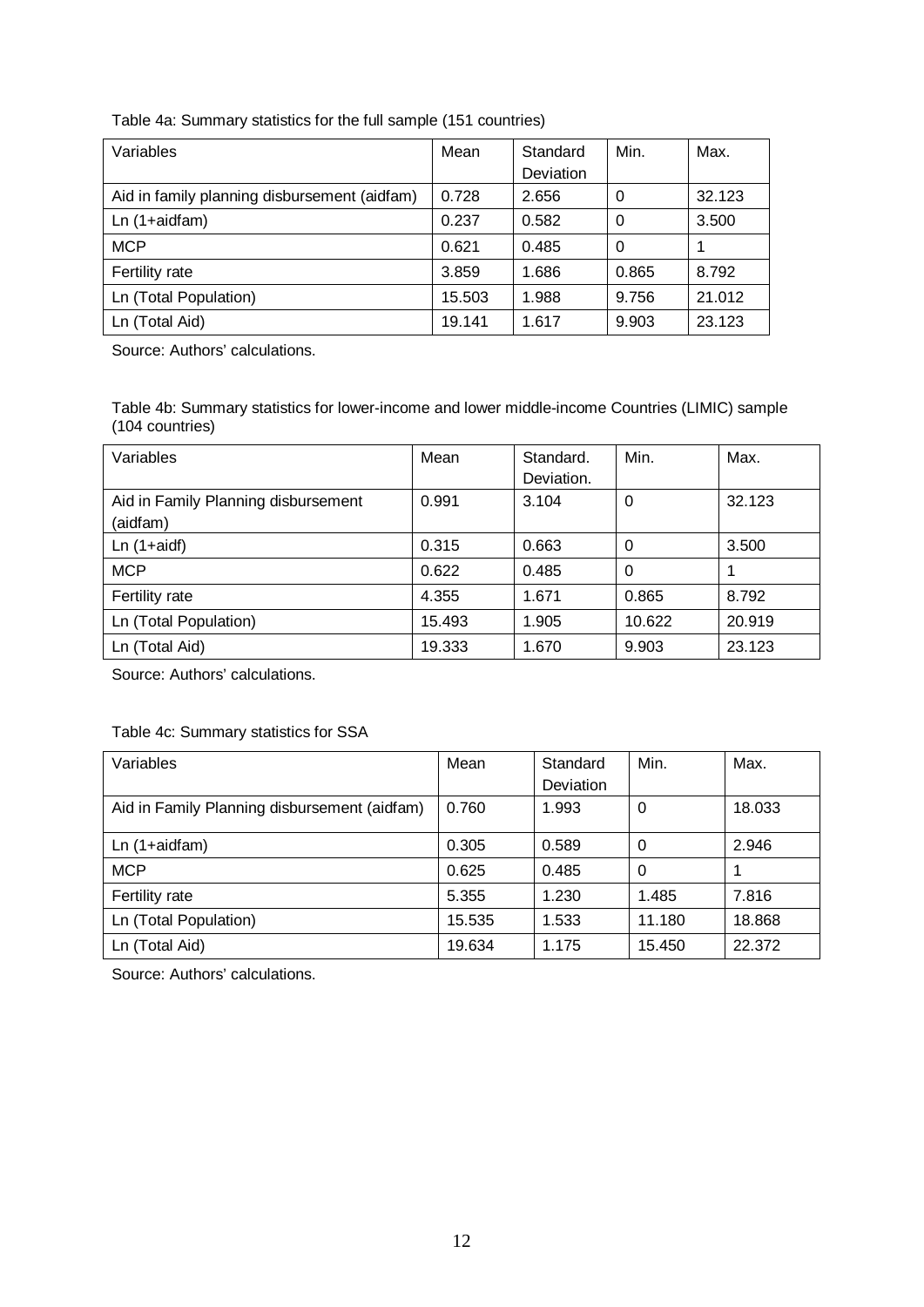| Table 4d: Summary statistics for countries outside SSA |  |
|--------------------------------------------------------|--|
|--------------------------------------------------------|--|

| Variable                                        | Mean   | Standard<br>Deviation | Min.     | Max.   |
|-------------------------------------------------|--------|-----------------------|----------|--------|
| Aid in Family Planning disbursement<br>(aidfam) | 0.712  | 2.933                 | 0        | 32.123 |
| Ln (1+aidfam)                                   | 0.203  | 0.576                 | $\Omega$ | 3.500  |
| <b>MCP</b>                                      | 0.620  | 0.486                 | $\Omega$ |        |
| Fertility rate                                  | 3.109  | 1.350                 | 0.865    | 8.792  |
| Ln (Total Population)                           | 15.487 | 2.182                 | 9.756    | 21.012 |
| Ln (Total Aid)                                  | 18.893 | 1.748                 | 9.903    | 23.123 |

Source: Authors' calculations.

|  |  | Table 5: Benchmark regressions |
|--|--|--------------------------------|
|--|--|--------------------------------|

| <b>VARIABLES</b>         | (1)         | (2)         | (3)         | (4)         | (5)         |
|--------------------------|-------------|-------------|-------------|-------------|-------------|
| Lagged In (1+FPA)        | $0.974***$  | $0.828***$  | $0.981***$  | $0.961***$  | $0.887***$  |
|                          | (0.002)     | (0.004)     | (0.000)     | (0.000)     | (0.001)     |
| <b>MCP</b>               | $-0.063***$ | $-0.058***$ | $-0.052***$ | $-0.046***$ | $-0.030***$ |
|                          | (0.003)     | (0.003)     | (0.000)     | (0.000)     | (0.000)     |
| Ln (Total population)    |             | $0.196***$  | $0.087***$  | $0.052***$  | $0.085***$  |
|                          |             | (0.010)     | (0.000)     | (0.001)     | (0.001)     |
| Fertility rate, fert     |             |             | $0.251***$  | $0.238***$  | $0.171***$  |
|                          |             |             | (0.001)     | (0.002)     | (0.001)     |
| fert*fert                |             |             | $-0.029***$ | $-0.028***$ | $-0.028***$ |
|                          |             |             | (0.000)     | (0.000)     | (0.000)     |
| Ln (Total Aid)           |             |             |             | $0.055***$  | $0.035***$  |
|                          |             |             |             | (0.000)     | (0.000)     |
| <b>SSA</b>               |             |             |             |             | $0.480***$  |
|                          |             |             |             |             | (0.004)     |
| Constant                 | $0.110***$  | $-2.890***$ | $-1.701***$ | $-2.162***$ | $-2.208***$ |
|                          | (0.002)     | (0.168)     | (0.007)     | (0.016)     | (0.016)     |
| Effect of MCP on FPA (%) | $-6.11$     | $-5.64$     | $-5.07$     | $-4.50$     | $-3.00$     |
| Hansen J test (p-value)  | 0.0003      | 0.0007      | 0.7138      | 0.7613      | 0.7600      |
| Observations             | 1,117       | 1,117       | 1,117       | 1,117       | 1,117       |
| Number of countries      | 151         | 151         | 151         | 151         | 151         |

Notes: Standard errors in parentheses. \*\*\* p<0.01, \*\* p<0.05, \* p<0.1.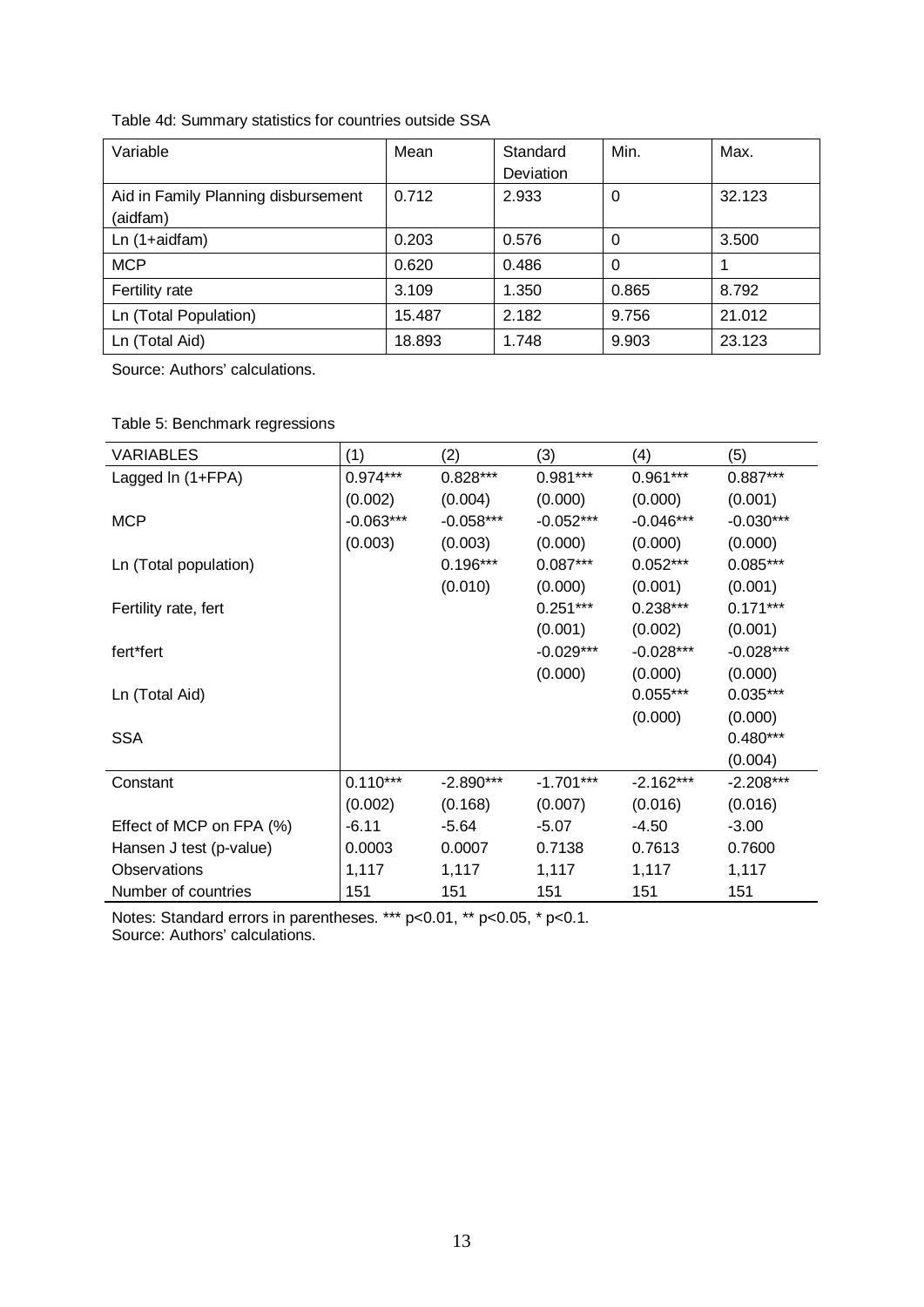| <b>VARIABLES</b>        | (1)         | (2)         | (3)         | (4)         | (5)         |
|-------------------------|-------------|-------------|-------------|-------------|-------------|
| Lagged In (1+FPA)       | $0.940***$  | $0.791***$  | $0.882***$  | $0.873***$  | $0.805***$  |
|                         | (0.003)     | (0.005)     | (0.002)     | (0.003)     | (0.004)     |
| <b>MCP</b>              | $-0.068***$ | $-0.065***$ | $-0.056***$ | $-0.046***$ | $-0.031***$ |
|                         | (0.004)     | (0.009)     | (0.001)     | (0.002)     | (0.001)     |
| Ln (Total population)   |             | $0.211***$  | $0.138***$  | $0.083***$  | $0.113***$  |
|                         |             | (0.011)     | (0.002)     | (0.002)     | (0.003)     |
| Fertility rate, fert    |             |             | $0.235***$  | $0.225***$  | $0.113***$  |
|                         |             |             | (0.007)     | (0.005)     | (0.004)     |
| fert*fert               |             |             | $-0.029***$ | $-0.029***$ | $-0.024***$ |
|                         |             |             | (0.001)     | (0.001)     | (0.001)     |
| Ln (Total Aid)          |             |             |             | $0.069***$  | $0.055***$  |
|                         |             |             |             | (0.001)     | (0.001)     |
| <b>SSA</b>              |             |             |             |             | $0.457***$  |
|                         |             |             |             |             | (0.016)     |
| Constant                | $0.150***$  | $-3.067***$ | $-2.379***$ | $-2.804***$ | $-2.823***$ |
|                         | (0.002)     | (0.187)     | (0.030)     | (0.052)     | (0.045)     |
| Hansen J test (p-value) | 0.0001      | 0.0141      | 1.0000      | 1.0000      | 1.0000      |
| Observations            | 776         | 776         | 776         | 776         | 776         |
| Number of countries     | 104         | 104         | 104         | 104         | 104         |

Table 6: Sub-sample (Low income and low middle income countries)

Notes: Standard errors in parentheses \*\*\* p<0.01, \*\* p<0.05, \* p<0.1. Source: Authors' calculations.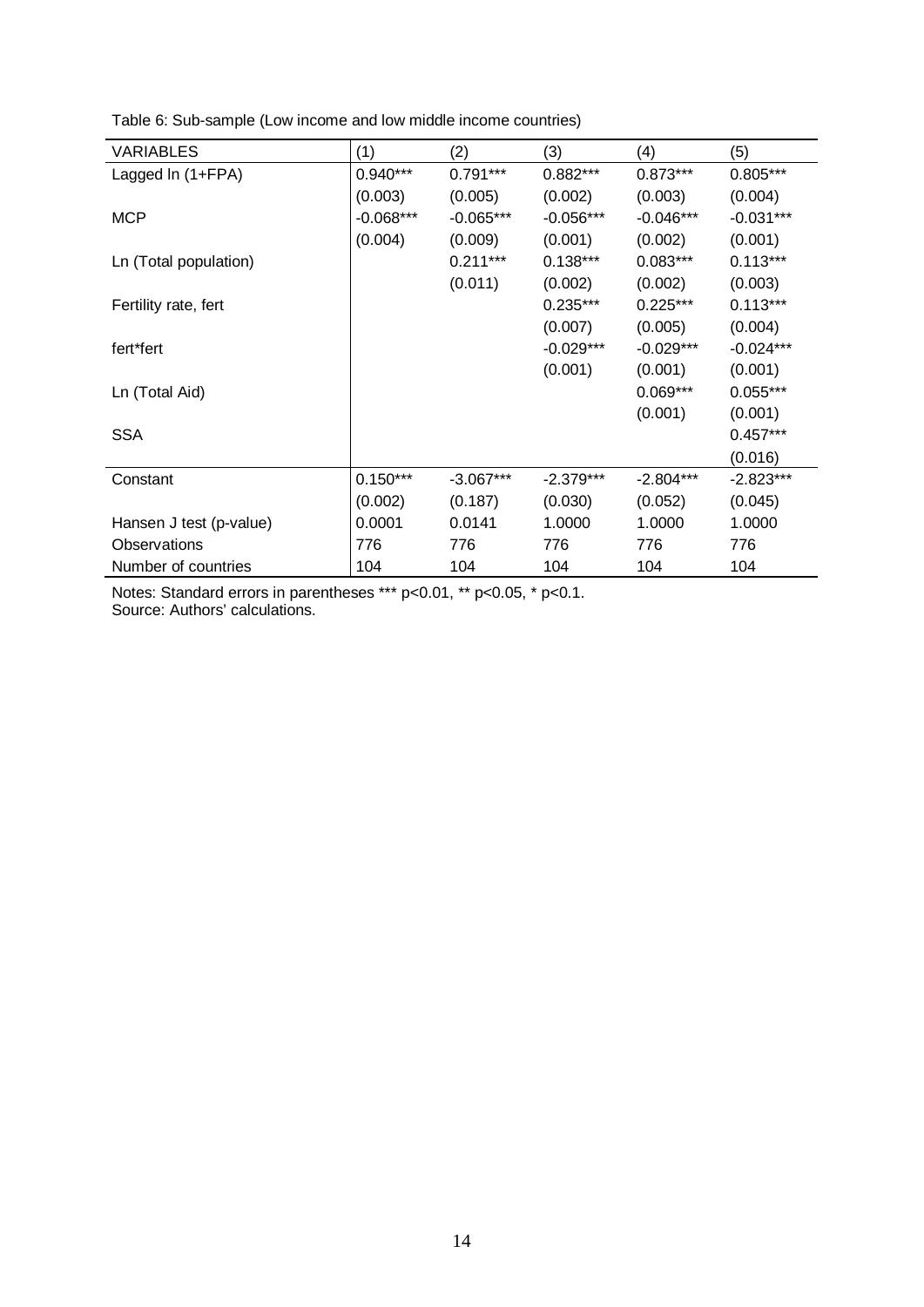|  | Table 7: Include time fixed effects |
|--|-------------------------------------|
|--|-------------------------------------|

| VARIABLES               | (1)         | (2)         | (3)         | (4)         | (5)         |
|-------------------------|-------------|-------------|-------------|-------------|-------------|
| Lagged In (1+FPA)       | $0.940***$  | $0.784***$  | $0.784***$  | $0.784***$  | $0.783***$  |
|                         | (0.004)     | (0.008)     | (0.001)     | (0.002)     | (0.001)     |
| <b>MCP</b>              | $-0.256***$ | 0.004       | $-0.014***$ | $-0.012***$ | $-0.026***$ |
|                         | (0.015)     | (0.002)     | (0.000)     | (0.000)     | (0.000)     |
| Ln (Total population)   |             | $0.152***$  | $0.131***$  | $0.122***$  | $0.121***$  |
|                         |             | (0.009)     | (0.002)     | (0.002)     | (0.002)     |
| Fertility rate, fert    |             |             | $0.299***$  | $0.290***$  | $0.309***$  |
|                         |             |             | (0.003)     | (0.003)     | (0.004)     |
| fert*fert               |             |             | $-0.031***$ | $-0.030***$ | $-0.030***$ |
|                         |             |             | (0.000)     | (0.000)     | (0.000)     |
| Ln (Total Aid)          |             |             |             | $0.013***$  | $0.013***$  |
|                         |             |             |             | (0.000)     | (0.000)     |
| <b>SSA</b>              |             |             |             |             | $-0.108***$ |
|                         |             |             |             |             | (0.007)     |
| Constant                | $0.257***$  | $-2.217***$ | $-2.639***$ | $-2.718***$ | $-2.736***$ |
|                         | (0.015)     | (0.151)     | (0.026)     | (0.026)     | (0.027)     |
| Hansen J test (p-value) | 0.0110      | 0.0000      | 0.7455      | 0.7733      | 0.7542      |
| Observations            | 1,117       | 1,117       | 1,117       | 1,117       | 1,117       |
| Number of countries     | 151         | 151         | 151         | 151         | 151         |

Notes: Standard errors in parentheses \*\*\* p<0.01, \*\* p<0.05, \* p<0.1. Source: Authors' calculations.

#### Table 8: Difference GMM estimations

| <b>VARIABLES</b>        | (1)         | (2)          | (3)          | (4)          |
|-------------------------|-------------|--------------|--------------|--------------|
| Lagged In (1+FPA)       | $0.549***$  | $0.469***$   | $0.641***$   | $0.643***$   |
|                         | (0.007)     | (0.007)      | (0.001)      | (0.001)      |
| <b>MCP</b>              | $-0.040***$ | $-0.029***$  | $-0.023***$  | $-0.024***$  |
|                         | (0.006)     | (0.006)      | (0.000)      | (0.000)      |
| Ln (Total population)   |             | $0.812***$   | $0.695***$   | 0.696***     |
|                         |             | (0.058)      | (0.005)      | (0.005)      |
| Fertility rate, fert    |             |              | $0.151***$   | $0.151***$   |
|                         |             |              | (0.004)      | (0.004)      |
| fert*fert               |             |              | $-0.018***$  | $-0.018***$  |
|                         |             |              | (0.001)      | (0.001)      |
| Ln (Total Aid)          |             |              |              | $0.022***$   |
|                         |             |              |              | (0.000)      |
| Constant                | $0.121***$  | $-12.271***$ | $-10.847***$ | $-11.304***$ |
|                         | (0.013)     | (0.919)      | (0.087)      | (0.099)      |
| Hansen J test (p-value) | 0.4509      | 0.2080       | 0.3222       | 0.2883       |
| Observations            | 1,117       | 1,117        | 1,104        | 1,075        |
| Number of countries     | 151         | 151          | 150          | 149          |

Note: Standard errors in parentheses \*\*\* p<0.01, \*\* p<0.05, \* p<0.1.